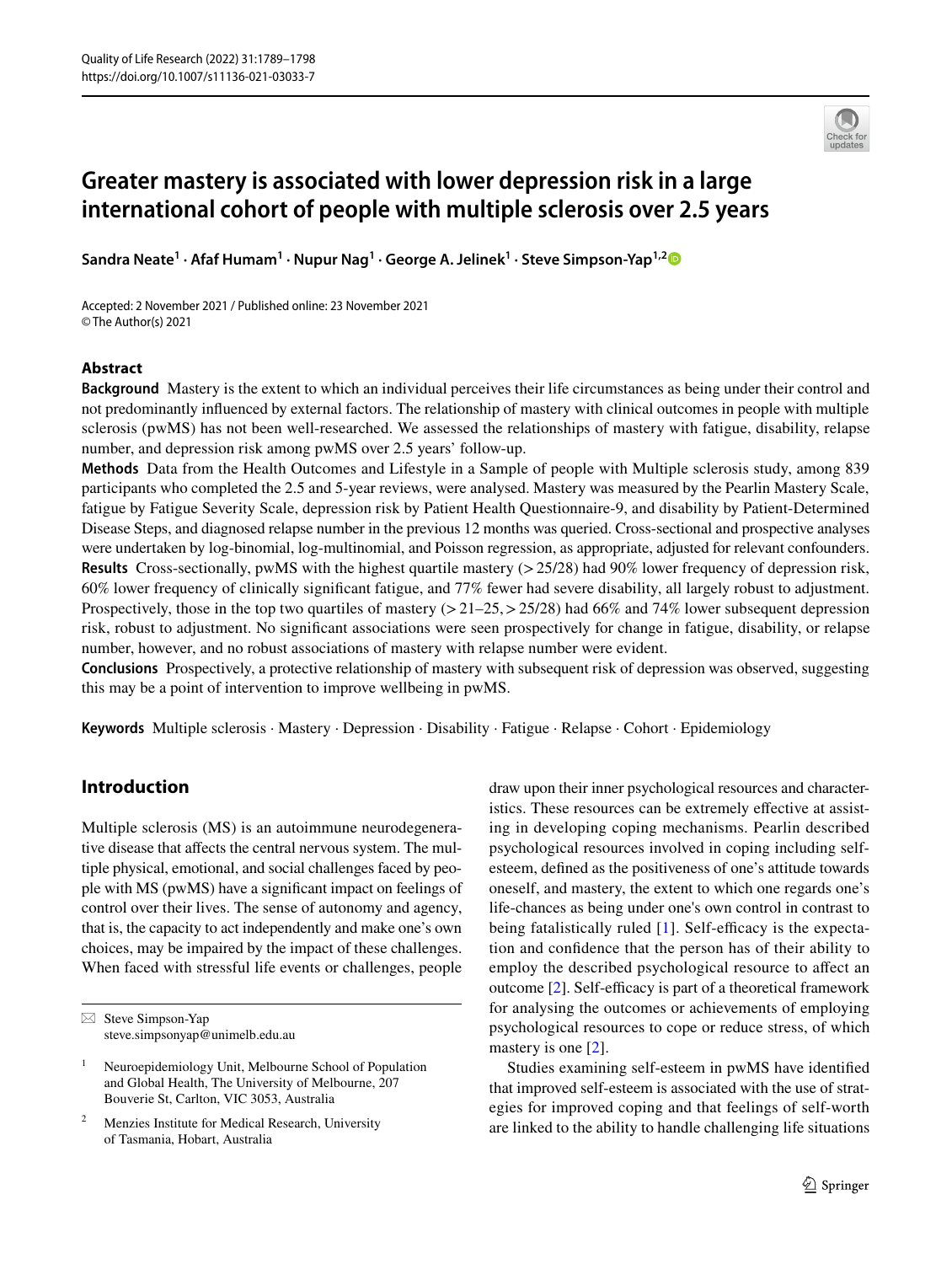[\[3](#page-8-2)]. Self-efficacy in MS has been identified as a determinant of several outcomes including perceived health status [\[4,](#page-8-3) [5](#page-8-4)], ability to adjust to illness [\[6](#page-8-5)], and health-related quality of life [[7\]](#page-8-6). Mastery has also been associated with a dosedependent improvement in both mental and physical healthrelated quality of life in pwMS [[8\]](#page-8-7).

With respect to specific health outcomes in MS, an improved sense of mastery has been demonstrated to ameliorate fatigue, the distress associated with fatigue, and the subsequent inability to perform tasks [[9\]](#page-8-8). The treatment of depression in MS has been shown to improve the individual's sense of mastery, sense of purpose in life, and their level of self-acceptance [[10\]](#page-8-9). However, the impact of mastery on other clinical outcomes in PwMS has not been well-explored. This study therefore assessed the cross-sectional and prospective relationships of mastery with fatigue, level of disability, relapse number, and depression risk over 2.5 years in an international cohort of pwMS.

# **Methods**

# **Participants**

Data from the Health Outcomes and Lifestyle In a Sample of people with Multiple sclerosis (HOLISM) study were analysed. The methodology of the HOLISM study has been described previously [\[11,](#page-8-10) [12](#page-8-11)]. Briefy, participants were recruited through Web 2.0 platforms and invited to complete an online survey. Consenting individuals at least 18 years of age proceeded to the survey and were subsequently invited to complete follow-up surveys at 2.5-year intervals thereafter. All analyses are constrained to persons reporting a physician diagnosis of MS at baseline. Here, we report analyses of data from the 2.5-year timepoint (referred to as the 2.5 year review) when mastery was frst queried and followup 2.5 years later, that is 5 years from the baseline survey (referred to as the 5-year review).

Ethics approval was given by The University of Melbourne's Health Sciences and Human Ethics Sub-Committee (HESC 1545102).

## **Data collection and tools**

Participants completed a multi-item questionnaire capturing demographic, lifestyle, and clinical characteristics. Data included age, sex, marital status, country of residence, level of education, perceived relative socioeconomic status (SES) [\[13](#page-8-12)], height and weight from which body mass index (BMI) was calculated, physical activity (International Physical Activity Questionnaire, IPAQ [\[14\]](#page-8-13)), number of people in their core social support network (queried as "How many people do you have near you that you can readily count on for help in times of difficulty, such as watch over children or pets, give rides to hospital or store, or help when you are sick"), MS type, baseline number of treated comorbidities[[15\]](#page-8-14), and medication use, as described previously [\[12](#page-8-11)].

The primary exposure of interest was mastery, measured by the Pearlin Mastery Scale (PMS) [[1\]](#page-8-0). The scale consists of seven statements, each measured on a 4-point Likert scale, where 1 equals strongly agree and four strongly disagree. Responses were summated to realise a total PMS score ranging from 7 (low mastery) to 28 (high mastery), and then categorised into quartiles.

Four clinical outcomes were assessed at each timepoint by validated tools. Fatigue was assessed by the Fatigue Severity Scale (FSS) [[16](#page-8-15)], where clinically significant fatigue was defned as mean FSS score>5. Disability was measured using the Patient-Determined Disease Steps (PDDS) [[17\]](#page-8-16), and categorised as mild (PDSS =  $0-3$ ), moderate (PDSS  $> 3-6$ ), and severe (PDSS  $> 6$ ). Depression risk was assessed by the Patient Health Questionnaire-9 (PHQ-9) [\[18](#page-8-17)], a score>9 indicating depression risk. Doctordiagnosed relapse number in the previous 12 months was queried. Participants were also asked whether they were experiencing ongoing symptoms due to recent relapse in the preceding 30 days.

All measures were obtained at each timepoint, except for mastery and perceived relative SES which were only measured from 2.5-year onwards, while MS type, age, and comorbidity number were measured at baseline.

#### **Data analysis**

Characteristics of mastery at 2.5-year review were assessed by linear regression, adjusted for ongoing symptoms from recent relapse, and further adjusted for age, sex, education, support number, PDDS, clinically signifcant fatigue, depression risk, and baseline treated comorbidity number. For cross-sectional analyses at 2.5-year review, clinically significant fatigue, disability, and depression risk were assessed by log-binomial regression, and relapse number by Poisson regression. All models except for relapse number were adjusted at minimum for whether participants were experiencing ongoing symptoms from recent relapse. Full multivariable models were constructed and covariates that materially affected models developed, these including age, sex, MS type, PDDS, clinically signifcant fatigue, depression risk, and antidepressant medication use, as appropriate for the outcome.

For change analyses from the 2.5 to 5-year reviews, dichotomous outcomes (fatigue, depression risk) were evaluated by log-binomial regression, as the proportion of pwMS without the outcome at either timepoint compared with the subset who developed the outcome at 5-year review (gain of outcome), and the proportion of pwMS with the outcome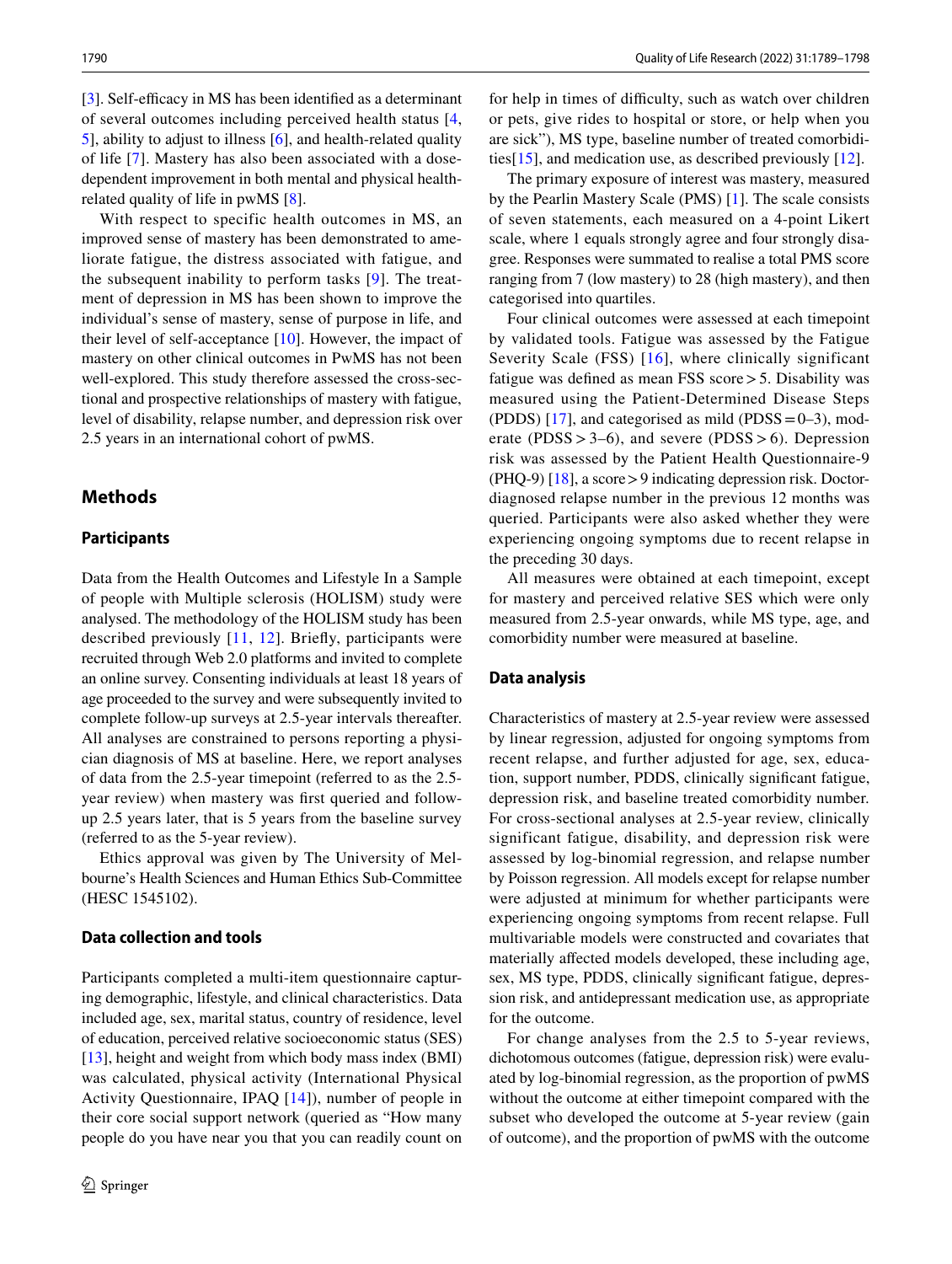at both timepoints compared with the subset who did not have that outcome at 5-year review (loss of outcome), a method we have used previously [[19\]](#page-8-18). Change in disability and relapse number were evaluated as a diference in the outcome, with "increasing", "decreasing" or "the same" evaluated as polychotomous outcomes assessed by log-multinomial regression. For disability, fatigue, and depression analyses, all models were adjusted for the 2.5-year values of the outcome variable, as well as whether participants were experiencing ongoing symptoms from recent relapse at 2.5 and 5-year reviews.

For continuous terms, evaluation of homoscedasticity of model residuals were undertaken and normality sufficient for linear regression verifed.

All analyses were conducted using Stata SE/15.0 (Stata-Corp, College Station, TX, USA).

# **Results**

Of 2466 baseline participants, 1401 (58.4%) completed the survey at 2.5-year review. Of the 1401 participants, 839 (59.9%) also completed the 5-year review and are included in this analyses.

Of the 839 participants,  $n = 793$  (94.5%) completed the Pearlin Mastery Scale questions. Respondents to the PMS were mostly female (82.4%), had a mean age of 51 years, and 64.2% had between two and fve support people in their lives. The largest proportion of participants lived in Australia/New Zealand (47.3%), most had completed university (69.8%), and were of higher perceived socioeconomic status (54.0%). Respondents were predominantly diagnosed with benign or relapsing–remitting MS (RRMS; 70.7%), were of normal BMI (64.1%), and reported no treated comorbidities (62.4%). The average disease duration from onset at 5-year review was 19.0 years  $(SD=10.1)$ .

Mastery was signifcantly higher among those with postgraduate degrees, higher SES, more than six members in their social support network, and those who were physically active, while mastery was lower among those of progressive MS type, severe disability, with clinically signifcant fatigue, and with depression risk, all robust to adjustment for age, sex, education, support number, PDDS, clinically signifcant fatigue, depression risk, and baseline comorbidity number. Other characteristics of mastery are shown in Table [1](#page-3-0).

# **Cross‑sectional analyses of outcomes at 2.5‑year review**

#### **Depression risk**

A dose-dependent inverse association between mastery and depression risk was found, persisting upon adjustment for age, sex, clinically signifcant fatigue, disability, baseline number of treated comorbidities, and prescription antidepressant medication use (Supplemental Table 1). Participants with the highest quartile higher mastery score had 90% lower frequency of depression risk compared to those the lowest mastery score.

# **Fatigue**

The majority (82.8%) of participants with a mastery score of 7–19 had clinically signifcant fatigue (Supplemental Table 1). FSS and mastery were inversely associated, persisting on adjustment for ongoing symptoms of recent relapse, age, sex, disability, depression risk, and baseline number of treated comorbidities, and showing a dose-dependent association. Participants scoring in the top two quartiles of mastery had 31% and 50%, respectively, lower frequencies of clinically signifcant fatigue.

#### **Relapse number**

In univariable analyses, those with higher mastery score had signifcantly fewer relapses in the preceding 12 months (Supplemental Table 1). On adjustment for age, sex, clinically signifcant fatigue, disability, depression risk, and baseline number of treated comorbidities, however, this association attenuated and lost dose-dependency.

#### **Disability**

An inverse association was found between mastery and both moderate and severe disability (Supplemental Table 2). On adjustment for age, sex, clinically signifcant fatigue, depression risk, and baseline number of treated comorbidities, however, only the association of mastery with severe disability persisted.

#### **Prospective change analyses**

#### **Change in depression risk**

Mastery above the median was associated with signifcantly lower risk of developing depression risk, this attenuating only slightly on adjustment such that those in the top two quartiles had 63% and 68% lower risk of developing depression risk, respectively (Table [2](#page-5-0)). Consolidating the top and bottom two quartiles found that those with mastery above the median had 70% lower risk of developing depression risk, persisting on adjustment. No association with losing depression risk was seen, however.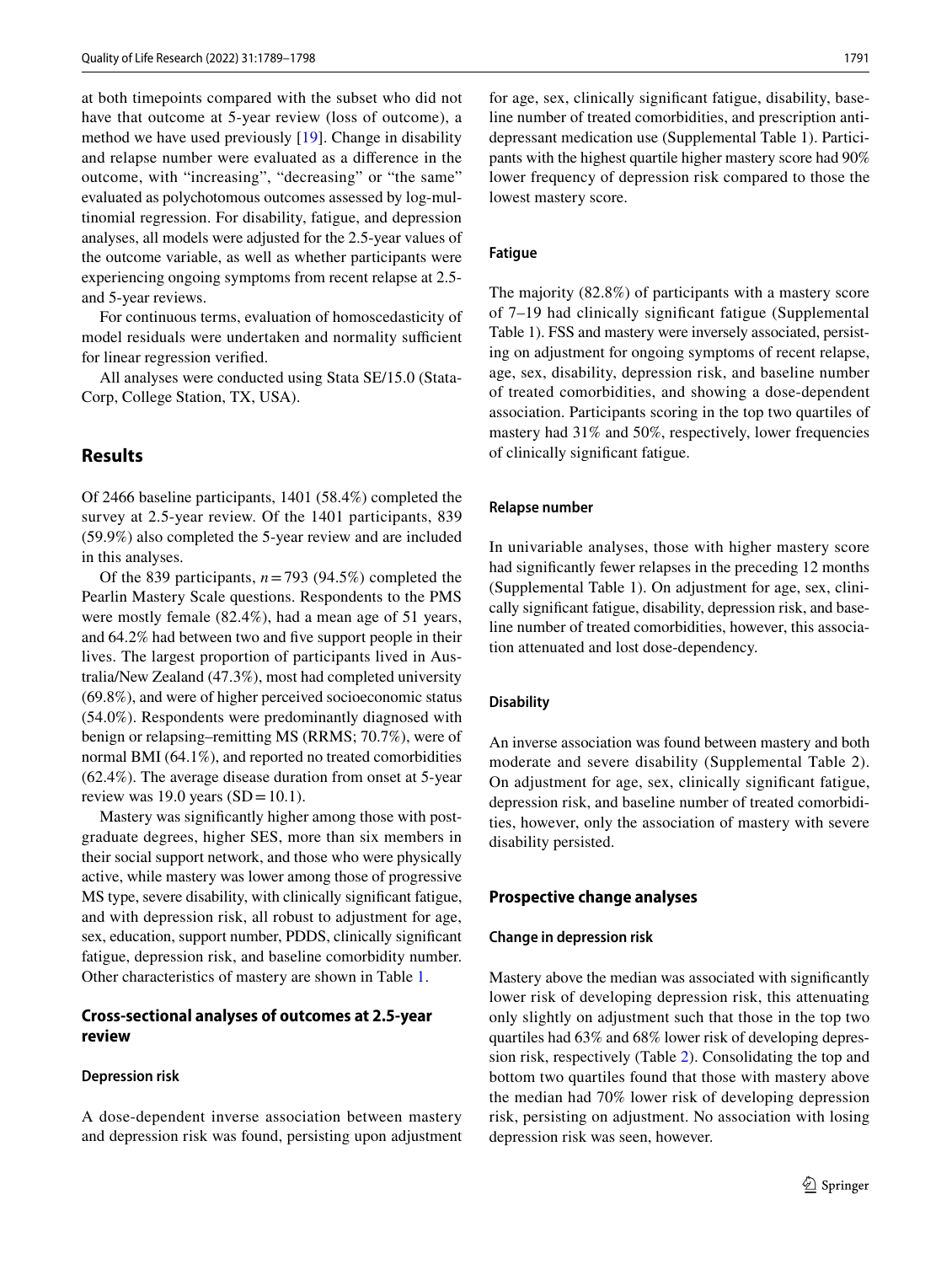<span id="page-3-0"></span>**Table 1** Characteristics of mastery at 2.5-year review

| Characteristics                                 | $n/N$ (%)       | $a\beta$ (95% CI) <sup>a</sup>          | $a\beta$ (95% CI) <sup>b</sup>     |
|-------------------------------------------------|-----------------|-----------------------------------------|------------------------------------|
| Sex                                             |                 |                                         |                                    |
| Male                                            | 140/793 (17.7%) | 0.00 [Reference]                        | 0.00 [Reference]                   |
| Female                                          | 653/793 (82.4%) | $-0.19$ ( $-0.95$ , 0.57)<br>$p = 0.62$ | $0.21 (-0.49, 0.92)$<br>$p = 0.55$ |
| Age                                             |                 |                                         |                                    |
| 18.0-42.9                                       | 202/793 (25.5%) | 0.00 [Reference]                        | 0.00 [Reference]                   |
| $>42.9 - 51.0$                                  | 198/793 (25.0%) | $0.11 (-0.71, 0.93)$                    | $0.41 (-0.34, 1.16)$               |
| $> 51.0 - 58.5$                                 | 201/793 (25.4%) | $-0.11(-0.92, 0.70)$                    | $0.62$ ( $-0.15$ , 1.39)           |
| > 58.5                                          | 192/793 (24.2%) | $-0.55$ ( $-1.38$ , 0.28)               | $0.51 (-0.30, 1.31)$               |
| Trend:                                          |                 | $p = 0.17$                              | $p = 0.14$                         |
| <b>Education</b> level                          |                 |                                         |                                    |
| Up to secondary                                 | 122 (15.4%)     | 0.00 [Reference]                        | 0.00 [Reference]                   |
| Vocational training                             | 117 (14.8%)     | 1.29(0.24, 2.33)                        | 1.15(0.19, 2.11)                   |
| Bachelor's degree                               | 305 (38.5%)     | 1.57(0.70, 2.43)                        | 1.06(0.24, 1.88)                   |
| Post-graduate degree                            | 248 (31.3%)     | 2.00(1.10, 2.89)                        | 1.46(0.62, 2.30)                   |
| Trend:                                          |                 | p < 0.001                               | $p = 0.003$                        |
| Perceived relative socioeconomic status         |                 |                                         |                                    |
| Lower                                           | 130/789 (16.5%) | $-1.49$ ( $-2.32, -0.66$ )              | $0.05 (-0.78, 0.89)$               |
| Same                                            | 233/789 (29.5%) | 0.00 [Reference]                        | 0.00 [Reference]                   |
| Higher                                          | 426/789 (54.0%) | 1.18(0.54, 1.81)                        | 0.94(0.30, 1.59)                   |
| Trend:                                          |                 | p < 0.001                               | $p = 0.006$                        |
| Number of people in core social support network |                 |                                         |                                    |
| $\boldsymbol{0}$                                | 19/770 (2.5%)   | 0.00 [Reference]                        | 0.00 [Reference]                   |
| $\mathbf{1}$                                    | 157/770 (20.4%) | $0.63$ (-1.35, 2.60)                    | $0.89$ ( $-0.84$ , 2.61)           |
| $2 - 5$                                         | 494/770 (64.2%) | $1.52 (-0.38, 3.42)$                    | $1.21 (-0.45, 2.87)$               |
| $6 - 9$                                         | 61/770 (7.9%)   | 2.88(0.75, 5.02)                        | 2.25(0.37, 4.13)                   |
| $10+$                                           | 39/770 (5.1%)   | 3.07(0.80, 5.34)                        | 2.65(0.66, 4.65)                   |
| Trend:                                          |                 | p < 0.001                               | p < 0.001                          |
| <b>BMI</b>                                      |                 |                                         |                                    |
| Normal $(>18.5-25)$                             | 508/793 (64.1%) | 0.00 [Reference]                        | 0.00 [Reference]                   |
| Overweight $(>25-30)$                           | 164/793 (20.7%) | $-1.18(-1.91,-0.46)$                    | $-0.37(-1.05, 0.30)$               |
| Obese $(>30)$                                   | 121/793 (15.3%) | $-1.16(-1.98, -0.34)$                   | $0.38 (-0.44, 1.20)$               |
| Trend:                                          |                 | p < 0.001                               | $p = 0.70$                         |
| <b>IPAQ</b>                                     |                 |                                         |                                    |
| Inactive                                        | 222/778 (28.5%) | 0.00 [Reference]                        | 0.00 [Reference]                   |
| Minimally active                                | 352/778 (45.1%) | 2.03(1.36, 2.71)                        | 0.82(0.15, 1.50)                   |
| Active                                          | 205/778 (26.4%) | 2.60(1.84, 3.36)                        | 1.04(0.26, 1.82)                   |
| Trend:                                          |                 | p < 0.001                               | $p = 0.010$                        |
| MS type                                         |                 |                                         |                                    |
| Benign/RRMS                                     | 577/788 (70.7%) | 0.00 [Reference]                        | 0.00 [Reference]                   |
| SPMS/PPMS/PRMS                                  | 136/788 (17.1%) | $-1.83(-2.60,-1.05)$                    | $-0.27(-1.18, 0.65)$               |
| Unsure/Other                                    | 96/788 (12.2%)  | $-0.30(-1.20, 0.59)$                    | $-0.26$ ( $-1.09, 0.58$ )          |
| Duration since MS onset, years                  |                 |                                         |                                    |
| $2.88 - 8.01$                                   | 198 (25.0%)     | 0.00 [Reference]                        | 0.00 [Reference]                   |
| $> 8.01 - 13.92$                                | 204 (25.8%)     | $-0.39(-1.21, 0.42)$                    | $-0.07$ ( $-0.83, 0.68$ )          |
| $>13.92 - 22.22$                                | 197 (24.9%)     | $-0.72$ ( $-1.54$ , 0.10)               | $0.03 (-0.78, 0.84)$               |
| $>$ 22.22–53.92                                 | 193 (24.4%)     | $-1.26$ ( $-2.08$ , $-0.43$ )           | $0.15 (-0.74, 1.03)$               |
| Trend:                                          |                 | $p = 0.002$                             | $p = 0.72$                         |
| <b>PDDS</b>                                     |                 |                                         |                                    |
| Normal/mild                                     | 486 (61.4%)     | 0.00 [Reference]                        | 0.00 [Reference]                   |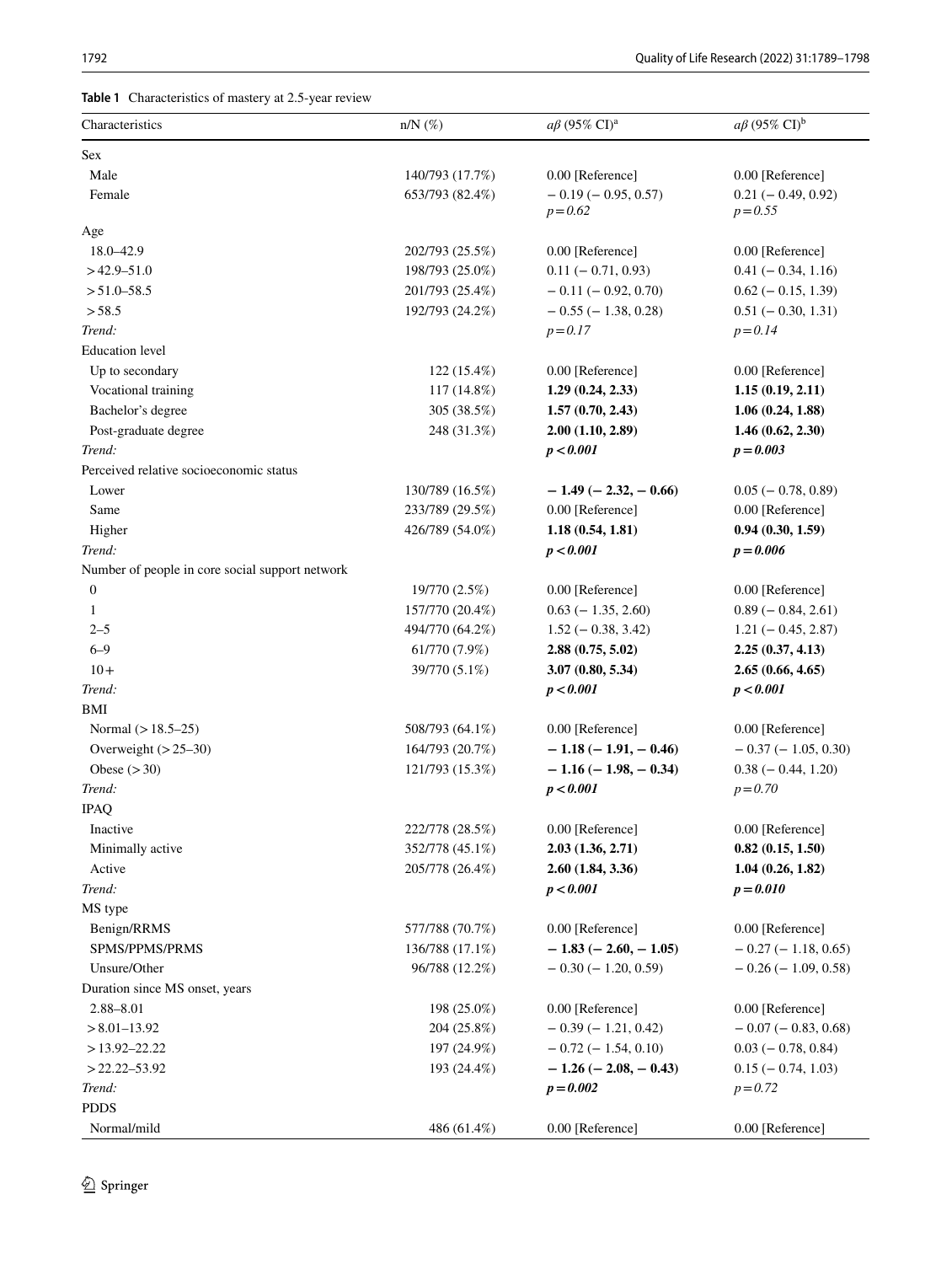**Table 1** (continued)

| Characteristics                            | $n/N$ (%)       | $a\beta$ (95% CI) <sup>a</sup>             | $a\beta$ (95% CI) <sup>b</sup>          |
|--------------------------------------------|-----------------|--------------------------------------------|-----------------------------------------|
| Moderate                                   | 226 (28.5%)     | $-1.80$ ( $-2.43$ , $-1.16$ )              | $-0.75(-1.40,-0.10)$                    |
| Severe                                     | 80 (10.1%)      | $-2.81(-3.76,-1.85)$                       | $-1.56(-2.51,-0.61)$                    |
| Trend:                                     |                 | p < 0.001                                  | p < 0.001                               |
| Clinically significant fatigue             |                 |                                            |                                         |
| N <sub>0</sub>                             | 319/759 (42.0%) | 0.00 [Reference]                           | 0.00 [Reference]                        |
| Yes                                        | 440/759 (58.0%) | $-3.39(-3.94,-2.83)$<br>p < 0.001          | $-2.08(-2.69,-1.48)$<br>p < 0.001       |
| MS immunomodulatory medication use         |                 |                                            |                                         |
| None                                       | 444/793 (56.0%) | 0.00 [Reference]                           | 0.00 [Reference]                        |
| Interferon- $\beta$                        | 77/793 (9.7%)   | $-0.46$ ( $-1.47, 0.54$ )                  | $-0.64$ ( $-1.58$ , 0.29)               |
| Other <sup>c</sup>                         | 272/793 (34.3%) | $-0.51(-1.14, 0.12)$                       | $-0.46$ ( $-1.06$ , 0.13)               |
| Depression risk (PHQ-9)                    |                 |                                            |                                         |
| N <sub>0</sub>                             | 622/762 (81.6%) | 0.00 [Reference]                           | 0.00 [Reference]                        |
| Yes                                        | 140/762 (18.4%) | $-4.34(-5.03,-3.64)$<br>p < 0.001          | $-2.92(-3.64, -2.19)$<br>p < 0.001      |
| Number of treated comorbidities            |                 |                                            |                                         |
| $\mathbf{0}$                               | 495/793 (62.4%) | 0.00 [Reference]                           | 0.00 [Reference]                        |
| 1                                          | 174/793 (21.9%) | $-1.23(-1.93,-0.52)$                       | $-0.51(-1.17, 0.16)$                    |
| $\overline{c}$                             | 88/793 (11.1%)  | $-1.86(-2.79, -0.94)$                      | $-0.68$ ( $-1.58$ , 0.22)               |
| 3 or more                                  | 36/793 (4.5%)   | $-2.84(-4.22,-1.46)$                       | $-1.31(-2.64, 0.02)$                    |
| Trend:                                     |                 | p < 0.001                                  | $p = 0.013$                             |
| Prescription antidepressant medication use |                 |                                            |                                         |
| No                                         | 671 (84.6%)     | 0.00 [Reference]                           | 0.00 [Reference]                        |
| Yes                                        | $122(15.4\%)$   | $-2.40$ ( $-3.19$ , $-1.62$ )<br>p < 0.001 | $-0.12$ ( $-0.97, 0.73$ )<br>$p = 0.78$ |

All models by linear regression, estimating *β* (95% CI). Results in boldface denote statistical signifcance (*p*<0.05)

*BMI* Body mass index; *IPAQ* International physical activity questionnaire; *PHQ-9* Patient health questionnaire 9; *PDD* Patient determined disease steps; *PPMS* Primary progressive MS; *PRMS* Progressive-relapsing MS; *RRMS* Relapsing–remitting MS; *SPMS* Secondary-progressive MS aMultivariable model adjusted for ongoing symptoms of recent relapse

<sup>b</sup>Multivariable model adjusted for ongoing symptoms of recent relapse and further adjusted for age, sex, education, support number, PDDS, clinically signifcant fatigue, depression risk, and treated comorbidity number

c Other DMTs include glatiramer acetate, alemtuzumab, cladribine, daclizumab, dimethyl fumarate, fngolimod, laquinimod, rituximab, terifunomide, and natalizumab

# **Change in clinically signifcant fatigue, relapse number, and disability**

Mastery had no signifcant association with change in clinically signifcant fatigue from 2.5-year to 5-year review (Table [3](#page-6-0)). A positive trend was seen for resolution of fatigue, driven by those in the top quartile of mastery, but this attenuated and became nonsignifcant on adjustment. Similarly, a reciprocal inverse trend was seen for developing fatigue but this disappeared on adjustment.

In univariable models, those with 2.5-year mastery in the top quartile had 59% lower risk of increasing their diagnosed relapse number, though this association attenuated on adjustment. No association was seen for decrease in relapse number, however.

No associations were seen between 2.5-year baseline mastery and subsequent increase or decrease in disability.

# **Discussion**

We have shown that higher mastery is cross-sectionally associated with lower frequencies of depression risk, clinically signifcant fatigue, and severe disability, robust to adjustment, and prospectively with a lower risk of developing depression risk over 2.5 years' follow-up. No prospective associations were seen for loss of depression risk, nor with any change in fatigue or disability, and no robust associations were seen for relapse number, either cross-sectionally or prospectively. These results suggest that developing a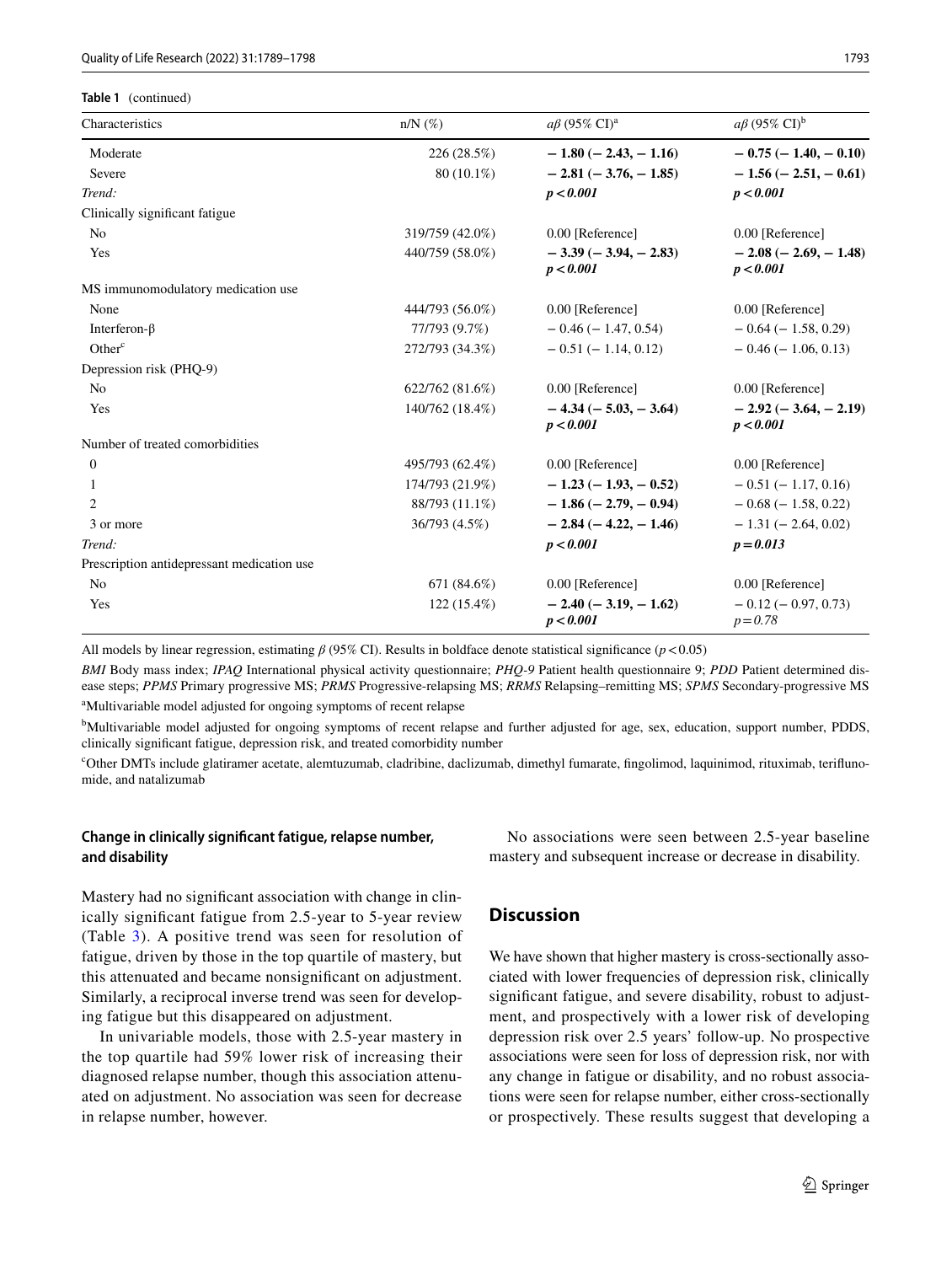|             | $n \text{ (row } \%$        |                            | Loss of depression risk           |                                                     | $n \text{ (row } \%$       |                                | Gain of depression risk          |                                                     |
|-------------|-----------------------------|----------------------------|-----------------------------------|-----------------------------------------------------|----------------------------|--------------------------------|----------------------------------|-----------------------------------------------------|
|             | Always depres-<br>sion risk | Stops depres-<br>sion risk |                                   | aRR $(95\% \text{ CI})^a$ aRR $(95\% \text{ CI})^b$ | Never depres-<br>sion risk | Develops<br>depression<br>risk |                                  | aRR $(95\% \text{ CI})^a$ aRR $(95\% \text{ CI})^b$ |
| Mastery     |                             |                            |                                   |                                                     |                            |                                |                                  |                                                     |
| $7 - 19$    | 53 (58.9%)                  | $37(41.1\%)$               | $1.00$ [Refer-<br>encel           | $1.00$ [Refer-<br>encel                             | $107(83.0\%)$              | $22(17.1\%)$                   | $1.00$ [Refer-<br>ence]          | 1.00 [Reference]                                    |
| $>19-21$    | $14(56.0\%)$                | 11 $(44.0\%)$              | 1.05(0.63,<br>1.75)               | 1.04(0.66,<br>1.66)                                 | $100(83.3\%)$              | 20(16.7%)                      | 0.98(0.56,<br>1.71)              | 0.99(0.55, 1.77)                                    |
|             | $>21-25$ 10 (66.7%)         | $5(33.3\%)$                | 0.80(0.38,<br>1.67)               | 0.90(0.43,<br>1.87)                                 | 181 (94.3%)                | 11(5.7%)                       | 0.34(0.17,<br>0.67)              | 0.37(0.18, 0.75)                                    |
| $> 25 - 28$ | $4(57.1\%)$                 | $3(42.9\%)$                | 0.99(0.43,<br>2.29)               | 1.20(0.43,<br>3.38                                  | 156 (95.7%)                | $7(4.3\%)$                     | 0.26(0.11,<br>(0.58)             | 0.32(0.14, 0.75)                                    |
| Trend:      |                             |                            | $p = 0.75$                        | $p = 0.85$                                          |                            |                                | p < 0.001                        | $p = 0.001$                                         |
| Mastery     |                             |                            |                                   |                                                     |                            |                                |                                  |                                                     |
| $7 - 21$    | 67(58.3%)                   | 48 (41.7%)                 | $1.00$ [Refer-<br>ence            | $1.00$ [Refer-<br>ence]                             | $207(83.1\%)$              | 42 (16.9%)                     | $1.00$ [Refer-<br>ence]          | 1.00 [Reference]                                    |
|             | $>$ 21–28 14 (63.6%)        | $8(36.4\%)$                | 0.85(0.48,<br>1.52)<br>$p = 0.58$ | 0.98(0.53,<br>1.80)<br>$p = 0.95$                   | 337 (94.9%)                | $18(5.1\%)$                    | 0.30(0.18,<br>0.51)<br>p < 0.001 | 0.35(0.21, 0.60)<br>p < 0.001                       |

<span id="page-5-0"></span>**Table 2** Mastery and change in depression risk

All analyses by log-multinomial regression, estimating (aRR (95% CI). Results in boldface denote statistical signifcance (p<0.05)

<sup>a</sup>Multivariable log-binomial regression model adjusted for baseline depression risk (PHQ-9), baseline ongoing symptoms of relapse and ongoing symptoms of relapse

<sup>b</sup>Multivariable log-binomial regression model adjusted for baseline depression risk (PHQ-9), age, sex, baseline disability, number of treated comorbidities, baseline clinically signifcant fatigue, and prescription antidepressant medication use

greater sense of mastery may prevent pwMS from developing depression, but associations with disability, relapse rate, and fatigue may refect reverse causality.

Depression is a prevalent and debilitating symptom of MS with approximately 50% or more of pwMS experiencing a depressive disorder [[20\]](#page-8-19). Our most important fnding was that higher levels of mastery were associated with up to 90% reduced frequency of depression risk cross-sectionally and 60–70% lower risk of developing depression risk prospectively. These results are in accord with our earlier studies showing greater mastery was associated with signifcantly better mental health-related quality of life [\[8](#page-8-7)]. It is also consistent with other studies that demonstrated inverse associations in self-efficacy scores with depressions scores in pwMS [[21](#page-8-20), [22](#page-8-21)].

Depression in MS occurs more frequently than in the general population, potentially resulting from the same infammatory aetiologic factors, and/or a consequence of the effects of MS and its clinical progression $[23]$  $[23]$  $[23]$ . Regardless of its genesis, there is a potent role for stress in realising depression in pwMS, since peripheral infammation can disrupt normal mood via the hypothalamic–pituitary–adrenal (HPA) axis, and likewise potentially the realisation of general infammation due to stress through the same pathway [\[23](#page-9-0)]. This interaction provides a route by which stress reduction might lead to reduced depression risk. Our results are consistent with studies in both established MS [\[22,](#page-8-21) [24\]](#page-9-1) and recently diagnosed MS [[25](#page-9-2)], showing that persons of higher resilience have less depression and better quality of life. It is possible that persons of greater mastery are more resilient and thus, less at risk of becoming depressed due to the efects of their disease. It is also possible that persons who are more resilient may represent a particular population for whom the infammatory efects of disease do not realise as much mood disruption via the HPA axis. Both these interpretations would align with the prospective fnding that pwMS of higher mastery were less likely to develop depression risk. If, the resilience mechanism is valid, this represents a point of intervention for pwMS to reduce their risk of depression. Through mindfulness or other mental health interventions, resilience and mastery could be increased and could contribute to a reduced risk of developing depression.

Another possibility is that greater mastery could lead to an increased likelihood to engage in positive lifestyle behaviours like physical activity, cognitive training, or other social behaviours that could potentially realise the positive impacts on depression risk. Examination of these relationships would also be worthwhile.

Our fndings for other clinical outcomes assessed are less indicative of a true association, being only present cross-sectionally for fatigue and disability but not prospectively. Previous studies have reported similar fndings of an association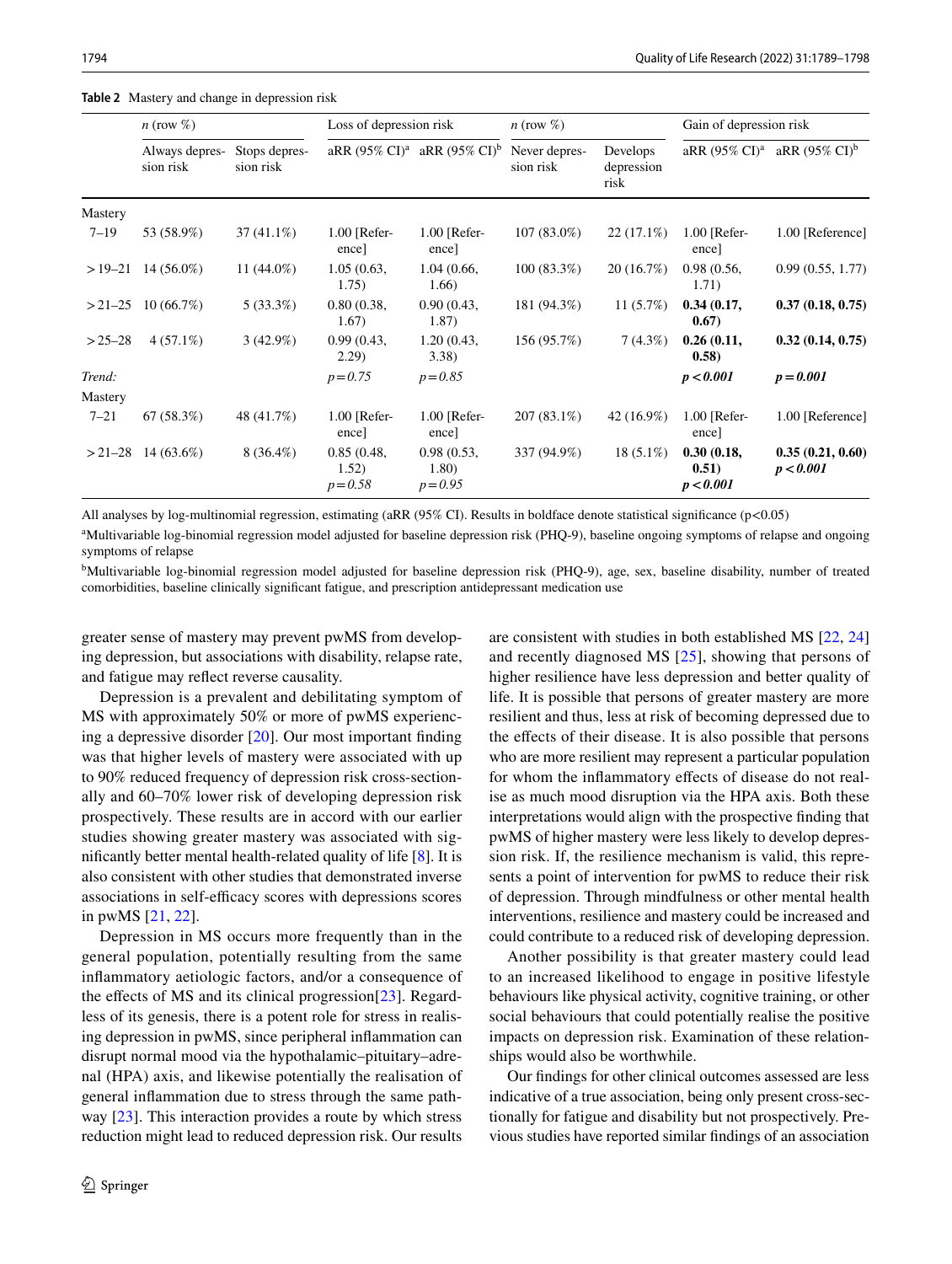#### <span id="page-6-0"></span>**Table 3** Mastery and change in clinically signifcant fatigue, relapse number, and disability

|                      | Change in clinically significant fatigue |                                                  |                       |                  |                       |                           |                            |                          |                           |                                                         |                           |
|----------------------|------------------------------------------|--------------------------------------------------|-----------------------|------------------|-----------------------|---------------------------|----------------------------|--------------------------|---------------------------|---------------------------------------------------------|---------------------------|
|                      | $n$ (row $\%$ )                          |                                                  | Loss of fatigue       |                  | $n \text{ (row } \%$  |                           |                            | Gain of fatigue          |                           |                                                         |                           |
|                      | Always<br>fatigued                       | Stops fatigue aRR $(95\% \text{ CI})^{\text{a}}$ |                       |                  |                       | aRR $(95\% \text{ CI})^b$ |                            |                          |                           | Never fatigued Starts fatigue aRR (95% CI) <sup>a</sup> | aRR $(95\% \text{ CI})^b$ |
| Mastery              |                                          |                                                  |                       |                  |                       |                           |                            |                          |                           |                                                         |                           |
| $7 - 19$             | 159 (87.4%)                              | 23 (12.6%)                                       | 1.00 [Refer-<br>ence] |                  | 1.00 [Refer-<br>ence] |                           | 27 (69.2%)                 |                          | 12 (30.8%)                | 1.00 [Refer-<br>ence]                                   | 1.00 [Reference]          |
| $>19-21$             | 73 (79.4%)                               | 19 (20.7%)                                       | 1.64(0.95,<br>2.84)   |                  | 1.61 (0.92,<br>2.84)  |                           | 11 $(21.6%)$<br>40 (78.4%) |                          | 0.72(0.36,<br>1.48)       | 0.82(0.38, 1.74)                                        |                           |
| $>21-25$             | 85 (86.7%)                               | 13 (13.3%)                                       | 1.05(0.56,<br>1.98)   |                  | 0.83(0.43,<br>1.61)   |                           | 93 (86.9%)                 |                          | 14 (13.1%)                | 0.43(0.22,<br>0.85)                                     | 0.55(0.29, 1.05)          |
| $> 25 - 28$          | 40 (72.7%)                               | 15 (27.3%)                                       | 1.96(1.11,<br>3.47)   |                  |                       | 1.54 (0.86,<br>2.76)      |                            | 21 (18.3%)<br>94 (81.7%) |                           | 0.63(0.34,<br>1.15)                                     | 0.76(0.39, 1.47)          |
| Trend:               |                                          |                                                  | $p = 0.088$           |                  | $p = 0.63$            |                           |                            |                          |                           | $p = 0.15$                                              | $p = 0.56$                |
|                      | Change in relapse number                 |                                                  |                       |                  |                       |                           |                            |                          |                           |                                                         |                           |
|                      | $n \text{ (row } \%$                     |                                                  |                       |                  |                       | Relapse decrease          |                            |                          |                           | Increase relapse                                        |                           |
|                      | Relapse decrease                         | Stable relapse                                   |                       | Increase relapse |                       | RR (95% CI)               |                            |                          | aRR $(95\% \text{ CI})^c$ | RR (95% CI)                                             | aRR (95% CI) <sup>c</sup> |
| Mastery              |                                          |                                                  |                       |                  |                       |                           |                            |                          |                           |                                                         |                           |
| $7 - 19$             | 34 (15.3%)                               | 163 (73.4%)                                      |                       | $25(11.3\%)$     |                       | 1.00 [Reference]          |                            |                          | 1.00 [Reference]          | 1.00 [Reference]                                        | 1.00 [Reference]          |
| $>19-21$             | 13 (9.1%)                                | 112 (78.3%)                                      |                       | 18 (12.6%)       |                       | 0.79(0.43, 1.46)          |                            |                          | 0.91(0.40, 2.06)          | 1.07(0.61, 1.88)                                        | 1.00(0.57, 1.74)          |
| $>21-25$             | 24 (11.4%)                               | 165 (78.2%)                                      |                       | 22 (10.4%)       |                       | 0.96(0.58, 1.59)          |                            |                          | 1.31 (0.69, 2.49)         | 0.93(0.54, 1.59)                                        | 0.91(0.52, 1.60)          |
| $> 25 - 28$          | 17 (9.8%)                                | 148 (85.6%)                                      |                       | $8(4.6\%)$       |                       | 0.79(0.45, 1.40)          |                            |                          | 1.19(0.57, 2.50)          | 0.41(0.19, 0.89)                                        | 0.53(0.25, 1.12)          |
| Trend:               |                                          |                                                  |                       |                  |                       | $p = 0.55$                |                            | $p = 0.57$               |                           | $p = 0.026$                                             | $p = 0.25$                |
| Change in disability |                                          |                                                  |                       |                  |                       |                           |                            |                          |                           |                                                         |                           |
|                      | $n$ (row $\%$ )                          |                                                  |                       |                  | Disability decrease   |                           |                            |                          | Increase disability       |                                                         |                           |
|                      | Disability decrease                      | Stable disability Increase disability            |                       |                  |                       |                           | aRR (95% CI) <sup>a</sup>  |                          | aRR $(95\% \text{ CI})^d$ | aRR (95% CI) <sup>a</sup>                               | aRR $(95\% \text{ CI})^d$ |
| Mastery              |                                          |                                                  |                       |                  |                       |                           |                            |                          |                           |                                                         |                           |
| $7 - 19$             | $12(5.1\%)$                              | 196 (83.1%)                                      |                       | 28 (11.9%)       |                       |                           | 1.00 [Reference]           |                          | 1.00 [Reference]          | 1.00 [Reference]                                        | 1.00 [Reference]          |
| $>19-21$             | $8(5.1\%)$                               | 132 (84.1%)                                      |                       | $17(10.8\%)$     |                       |                           | 0.96(0.41, 2.26)           |                          | 0.77(0.35, 1.66)          | 0.90(0.52, 1.58)                                        | 0.79(0.45, 1.38)          |
| $>21-25$             | $10(4.6\%)$                              | 195 (88.6%)                                      |                       | 15 (6.8%)        |                       |                           | 0.85(0.38, 1.90)           |                          | 0.57(0.24, 1.35)          | 0.59(0.33, 1.06)                                        | 0.56(0.30, 1.06)          |
| $>25-28$             | $6(3.4\%)$                               | 160 (89.4%)                                      |                       | 13 (7.3%)        |                       |                           | 0.61(0.24, 1.58)           |                          | 0.51(0.20, 1.31)          | 0.69(0.36, 1.31)                                        | 0.68(0.34, 1.37)          |
| Trend:               |                                          |                                                  |                       |                  |                       | $p = 0.30$                |                            |                          |                           | $p = 0.11$                                              | $p = 0.32$                |

All models by log-binomial regression, estimating risk ratio (RR) and adjusted risk ratios (aRR) (95% CI). Results in boldface denote statistical significance  $(p < 0.05)$ 

<sup>a</sup>Multivariable log-binomial regression model adjusted for ongoing symptoms of recent relapse at each timepoint

<sup>b</sup>Multivariable log-binomial regression model adjusted for ongoing symptoms of recent relapse at each timepoint, and baseline age, sex, disability, treated comorbidity number, and depression risk

c Adjusted for baseline age, sex, disability, fatigue, treated comorbidity number, and depression risk

<sup>d</sup>Multivariable log-binomial regression model adjusted for ongoing symptoms of recent relapse at each timepoint, and baseline age, sex, fatigue, treated comorbidity number, and depression risk

between fatigue and mastery and related concepts in pwMS. For example, in a cross-sectional study of 139 pwMS, higher environmental mastery, the ability to create an environment suitable to one's needs, assessed by a subdomain of the Ryf Happiness Scale [[26\]](#page-9-3), was inversely associated with fatigue severity [[9\]](#page-8-8). For disability and mastery, less has been done. The aforementioned study by Schwartz and colleagues found no relationship between the Ryf Happiness Scale and disability as measured by EDSS [[9](#page-8-8)]. Other prospective cohort studies of this relationship are yet needed to make defnitive conclusions.

It is possible that increased resilience and less stress-associated infammation could have a similar efect on relapse as seen for depression on risk of relapse. This is suggested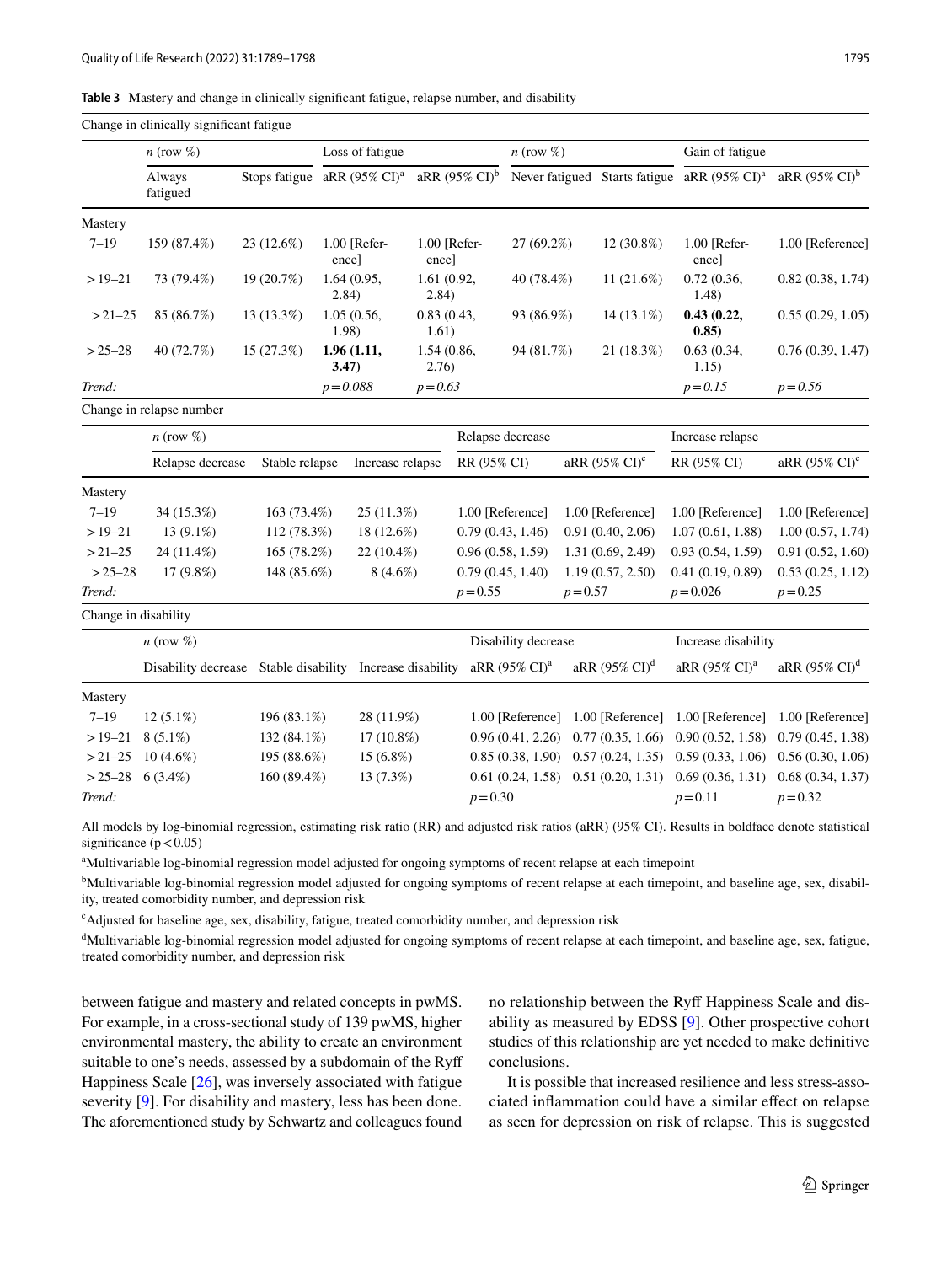by our data as those in the top quartile of mastery had a lower risk of increasing relapse number during follow-up; however, this was not significant after adjustment. That no associations were seen between mastery and relapse may be attributed to defciencies in the measure. Participants were asked to report the number of doctor-diagnosed relapses they had experienced in the previous year. Such measures are unfortunately quite susceptible to recall bias and recall error, and a prospective measure of relapses would have been preferable. Thus, we are cautious in the interpretation of these results. There has been no investigations of mastery and relapse risk in MS so we have no ability to compare with the literature on this topic. Other studies of the mastery-relapse relationship should be undertaken, ideally prospective in nature so as to better assess causality of associations, if any.

# **Strengths and limitations**

Our study has many strengths, comprising a large international cohort of pwMS, utilising a prospective study design, and including a diversity of demographic, clinical, lifestyle, and outcome measures. The sample size gives us signifcant statistical power. We acknowledge appreciable attrition from our baseline survey, with 34.0% retention. This is to some extent a function of the healthy participant bias attendant to many longitudinal epidemiological studies, but may refect the online nature of recruitment that can impact on loss of contact due to changed email addresses as well as a lack of a more personal contact that come from clinic-based studies. Given our exposure, mastery, and our outcomes of clinical severity, particularly depression, there is potential for attrition to impact on our observed results. That said, while we have lost some proportion of people with higher levels of depression, fatigue, and relapse rate, and lower mastery, that we continue to show a robust prospective relationship with mastery and subsequent depression risk may indicate the fndings here underestimate a true efect. Assessments of these relationships in other samples, particularly with less attrition and attendant healthy participant bias, are worthwhile.

Other limitations include the self-reported nature of the survey, including MS diagnosis and MS phenotype, as well as clinical outcome measures. However, measures such as mastery and fatigue are necessarily subjective in nature, and validated tools were used wherever possible. Our prospective study design gives us the ability to assess causal directionality. The comprehensive data capture allows us to develop robust multivariable models that control for a great deal of potential confounding. Another potential limitation lies in not accounting for cognitive impairment as this might modulate the mastery-outcome relationships.

Our measure of depression only queried depression symptoms in the preceding two weeks, whereas it is possible that people may have developed and resolved depression symptoms in the 2.5-year period between reviews but before the two weeks before they completed the PHQ-9. Thus, a study seeking to validate these results might endeavour to seek additional modes of assessing depression, either more frequent survey or linkage with clinical data whereby greater ascertainment of depression symptoms could be made.

Finally, while mastery is a mode of assessing personal capacity to cope with stress and other issues, a related measure which we do not have measurement of is selfefficacy. Self-efficacy has been described as altering one's expectations of mastery and success in a positive fashion to mental wellbeing [[27\]](#page-9-4). While a related measure, mastery is distinct in being a function of the ability of the person to feel themselves in control of their lives [[1](#page-8-0)], whereas self-efficacy includes elements of this, as well as social desirability, interpersonal competency, ego, and self-esteem [[27\]](#page-9-4). While we believe that sense of self-control is important in coping for people with MS and thence to potentially have efects on aspects of mood and clinical progression, certainly for depression as an outcome, the other elements included in self-efficacy could be important as well. Moreover, mastery and self-efficacy would likely relate and so greater mastery could improve self-efficacy, as has been demonstrated in other settings [\[28\]](#page-9-5). Thus, a study seeking to replicate these results might include selfefficacy alongside measures of mastery.

# **Conclusions**

We have shown a strong positive association of higher mastery with less risk of depression, and a lower risk of developing depression in the future. Building mastery and resilience may thus represent a point of intervention to improve mental health in pwMS.

**Supplementary Information** The online version contains supplementary material available at<https://doi.org/10.1007/s11136-021-03033-7>.

**Acknowledgements** The funders and supporters had no role in any aspect of the research. We also wish to acknowledge the continued generosity of the HOLISM participants.

**Author contributions** Conceptualisation: GAJ, SN, NN, SSY; Methodology: SSY; Formal analysis: SSY, AH; Investigation: GAJ, SN, NN, SSY; Resources: SN, NN; Data curation: SSY; Writing – original: SSY, AH; Writing – revision SN, SSY, NN, AH; Manuscript approval – All authors; Supervision: SSY, NN; Project administration: SN, NN; Funding acquisition: GAJ.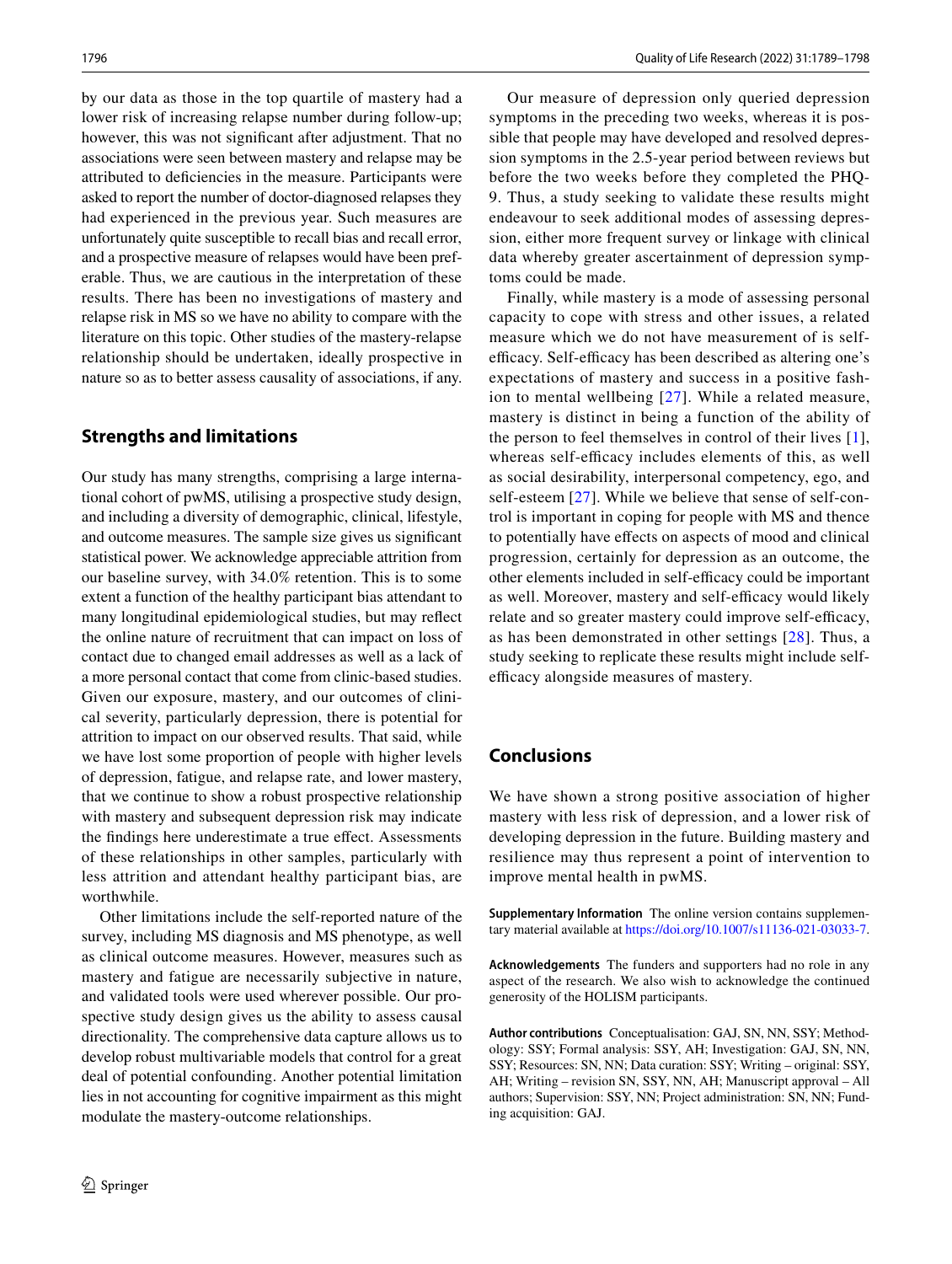**Funding** This work was supported by anonymous philanthropic funders and Mr Wal Pisciotta. Open access publication was supported by the Overcoming Multiple Sclerosis Charity.

**Data availability** Persons interested in acquiring the data underlying these analyses may contact Dr Sandra Neate or Dr Nupur Nag in regards and an anonymised data cut may be provided.

## **Declarations**

**Conflict of interest** GJ is the author of Overcoming Multiple Sclerosis and Recovering from Multiple Sclerosis, and the founder of the Overcoming MS Foundation. GJ and SN were facilitators of OMS educational workshops for people with MS.

**Ethical approval** Ethics approval was given by The University of Melbourne's Health Sciences and Human Ethics Sub-Committee (HESC 1545102).

**Consenting process** Participants were frst presented with a patient information sheet, at the end of which they indicated if they consented to participate. If they selected yes, they proceeded to the survey. If they selected no, the survey closed.

**Open Access** This article is licensed under a Creative Commons Attribution 4.0 International License, which permits use, sharing, adaptation, distribution and reproduction in any medium or format, as long as you give appropriate credit to the original author(s) and the source, provide a link to the Creative Commons licence, and indicate if changes were made. The images or other third party material in this article are included in the article's Creative Commons licence, unless indicated otherwise in a credit line to the material. If material is not included in the article's Creative Commons licence and your intended use is not permitted by statutory regulation or exceeds the permitted use, you will need to obtain permission directly from the copyright holder. To view a copy of this licence, visit <http://creativecommons.org/licenses/by/4.0/>.

# **References**

- <span id="page-8-0"></span>1. Pearlin, L. I., & Schooler, C. (1978). The structure of coping. *Journal of Health and Social Behavior, 19*(1), 2.
- <span id="page-8-1"></span>2. Bandura, A. (1977). Self-efficacy: Toward a unifying theory of behavioral change. *Psychological Review, 84*(2), 191–215.
- <span id="page-8-2"></span>3. Mikula, P., Nagyova, I., Vitkova, M., & Szilasiova, J. (2018). Management of multiple sclerosis: The role of coping self-efficacy and self-esteem. *Psychology, Health and Medicine, 23*(8), 964–969.
- <span id="page-8-3"></span>4. Riazi, A., Thompson, A., & Hobart, J. (2004). Self-efficacy predicts self-reported health status in multiple sclerosis. *Multiple Sclerosis, 10*(1), 61–66.
- <span id="page-8-4"></span>5. Krokavcova, M., Nagyova, I., van Dijk, J. P., Rosenberger, J., Gavelova, M., Middel, B., Gdovinova, Z., & Groothof, J. W. (2008). Mastery, functional disability and perceived health status in patients with multiple sclerosis. *European Journal of Neurology, 15*(11), 1237–1244.
- <span id="page-8-5"></span>6. Wassem, R. (1992). Self-efficacy as a predictor of adjustment to multiple sclerosis. *Journal of Neuroscience Nursing, 24*, 224–229.
- <span id="page-8-6"></span>7. Motl, R. W., McAuley, E., & Snook, E. M. (2007). Physical activity and quality of life in multiple sclerosis: Possible roles

of social support, self-efficacy, and functional limitations. *Rehabilitation Psychology, 52*, 143.

- <span id="page-8-7"></span>8. O'Kearney, E. L., Brown, C. R., Jelinek, G. A., Neate, S. L., Taylor, K. T., Bevens, W., De Livera, A. M., Simpson, S., Jr., & Weiland, T. J. (2020). Mastery is associated with greater physical and mental health-related quality of life in two international cohorts of people with multiple sclerosis. *Multiple Sclerosis and Related Disorders, 38*, 101481.
- <span id="page-8-8"></span>9. Schwartz, C. E., Coulthard-Morris, L., & Zeng, Q. (1996). Psychosocial correlates of fatigue in multiple sclerosis. *Archives of Physical Medicine and Rehabilitation, 77*(2), 165–170.
- <span id="page-8-9"></span>10. Hart, S., Fonareva, I., Merluzzi, N., & Mohr, D. C. (2005). Treatment for depression and its relationship to improvement in quality of life and psychological well-being in multiple sclerosis patients. *Quality of Life Research, 14*(3), 695–703.
- <span id="page-8-10"></span>11. Hadgkiss, E. J., Jelinek, G. A., Weiland, T. J., Pereira, N. G., Marck, C. H., & Van Der Meer, D. M. (2013). Methodology of an international study of people with multiple sclerosis recruited through web 2.0 platforms: Demographics, lifestyle, and disease characteristics. *Neurology Research International, 2013*, 1–12.
- <span id="page-8-11"></span>12. Weiland, T. J., De Livera, A. M., Brown, C. R., Jelinek, G. A., Aitken, Z., Simpson, S. L., Neate, S. L., Taylor, K. L., O'Kearney, E., Bevens, W., & Marck, C. H. (2018). Health outcomes and lifestyle in a sample of people with multiple sclerosis (HOLISM): Longitudinal and validation cohorts. *Frontiers in Neurology*. <https://doi.org/10.3389/fneur.2018.01074>
- <span id="page-8-12"></span>13. Howe, L. D., Hargreaves, J. R., Ploubidis, G. B., De Stavola, B. L., & Huttly, S. R. (2011). Subjective measures of socio-economic position and the wealth index: A comparative analysis. *Health Policy and Planning, 26*(3), 223–232.
- <span id="page-8-13"></span>14. Craig, C. L., Marshall, A. J., Sjöström, M., Bauman, A. E., Booth, M. L., Ainsworth, B. E., Pratt, M., Ekelund, U., Yngve, A., Sallis, J. F., & Pekka, O. J. A. (2003). International physical activity questionnaire: 12-country reliability and validity. *Medicine and Science in Sports and Exercise, 35*(8), 1381–1395.
- <span id="page-8-14"></span>15. Sangha, O., Stucki, G., Liang, M. H., Fossel, A. H., & Katz, J. N. (2003). The self-administered comorbidity questionnaire: A new method to assess comorbidity for clinical and health services research. *Arthritis and Rheumatism, 49*(2), 156–163.
- <span id="page-8-15"></span>16. Krupp, L. B., LaRocca, N. G., Muir-Nash, J., & Steinberg, A. D. (1989). The fatigue severity scale. Application to patients with multiple sclerosis and systemic lupus erythematosus. *Archives of Neurology, 46*(10), 1121–1123.
- <span id="page-8-16"></span>17. Hohol, M. J., Orav, E. J., & Weiner, H. L. (1995). Disease steps in multiple sclerosis: A simple approach to evaluate disease progression. *Neurology, 45*(2), 251–255.
- <span id="page-8-17"></span>18. Kroenke, K., Spitzer, R. L., & Williams, J. B. (2001). The PHQ-9: Validity of a brief depression severity measure. *Journal of General Internal Medicine, 16*(9), 606–613.
- <span id="page-8-18"></span>19. Simpson, S., Jr., Taylor, K. L., Jelinek, G. A., De Livera, A. M., Brown, C. R., O'Kearney, E., Neate, S. L., Bevens, W., & Weiland, T. J. (2019). Associations of demographic and clinical factors with depression over 2.5-years in an international prospective cohort of people living with MS. *Multiple Sclerosis and Related Disorders, 30*, 165–175.
- <span id="page-8-19"></span>20. Patten, S. B., Marrie, R. A., & Carta, M. G. (2017). Depression in multiple sclerosis. *International Review of Psychiatry, 29*(5), 463–472.
- <span id="page-8-20"></span>21. Tan-Kristanto, S., & Kiropoulos, L. A. (2015). Resilience, selfefficacy, coping styles and depressive and anxiety symptoms in those newly diagnosed with multiple sclerosis. *Psychology Health and Medicine, 20*, 635–645.
- <span id="page-8-21"></span>22. Berzins, S. A., Bulloch, A. G., Burton, J. M., Dobson, K. S., Fick, G. H., & Patten, S. B. (2017). Determinants and incidence